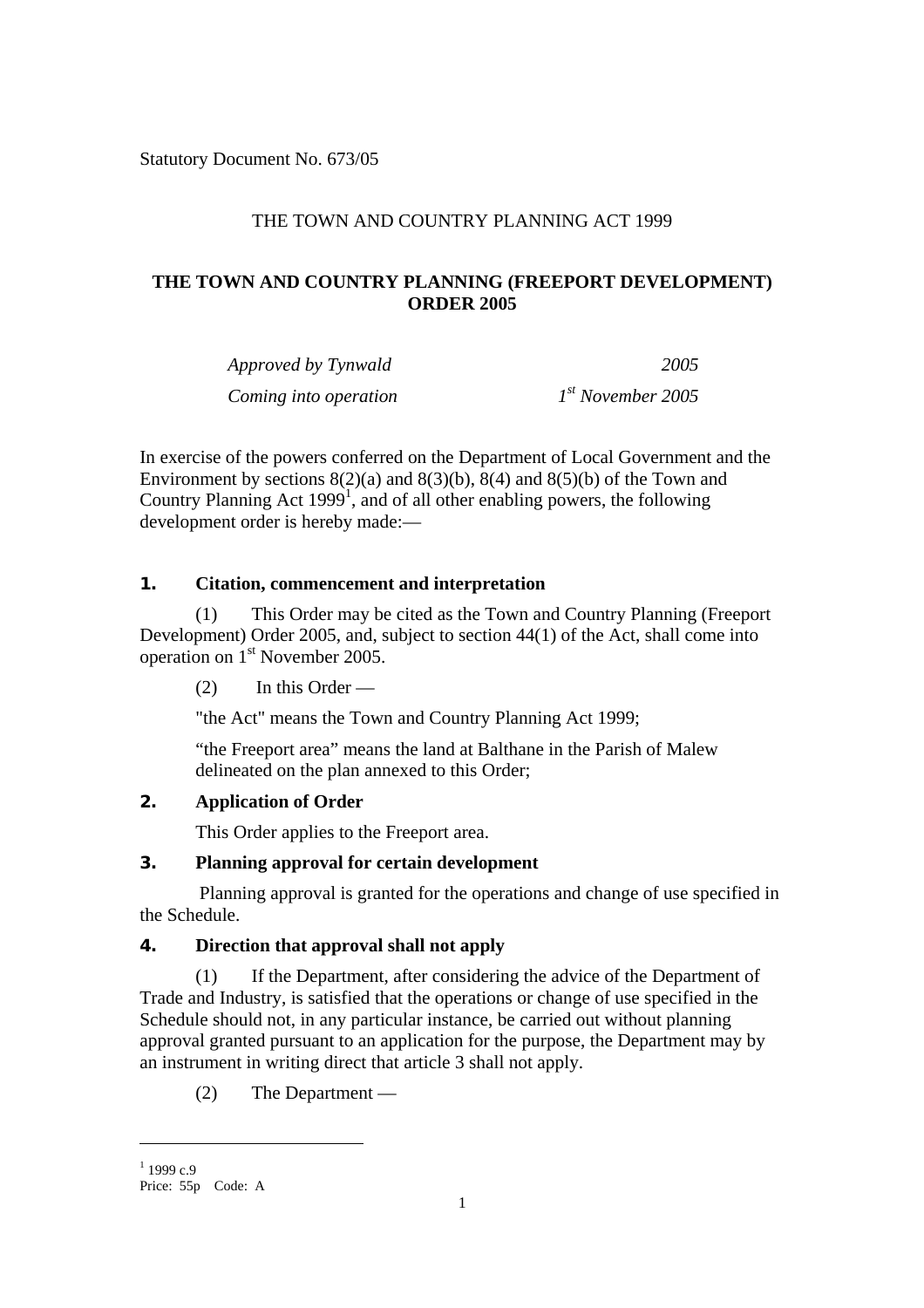- (a) shall give notice of any direction under paragraph (1) to the owner, occupier or person in charge of the business or enterprise concerned,
- (b) shall give notice of any such direction in 1 or more newspapers published and circulating in the Island,
- (c) shall give a copy of the notice of any such direction to the Commissioners of the Parish District of Malew,
- (d) may give such other notice of it as it thinks fit, and
- (e) shall make a copy of it available for inspection by any person at all reasonable times at the principal office of the Department.